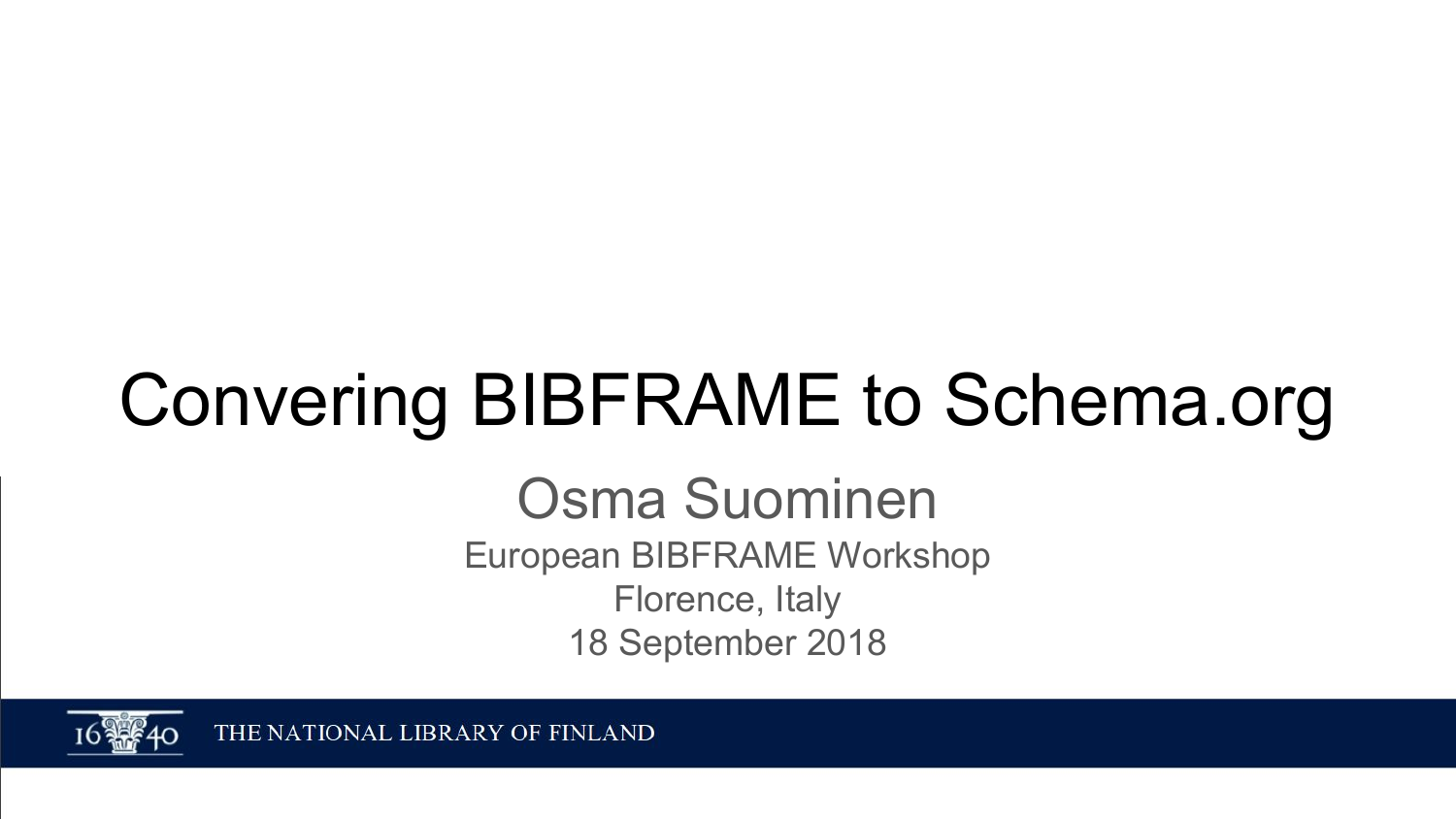### **Why?**

- 1. Schema.org has become the *lingua franca* of the Web
- 2. Big picture view of our data: entities and their relationships
- 3. KISS principle

It is useful to go via BIBFRAME, but for our current use cases and experiments, Schema.org seems like a better fit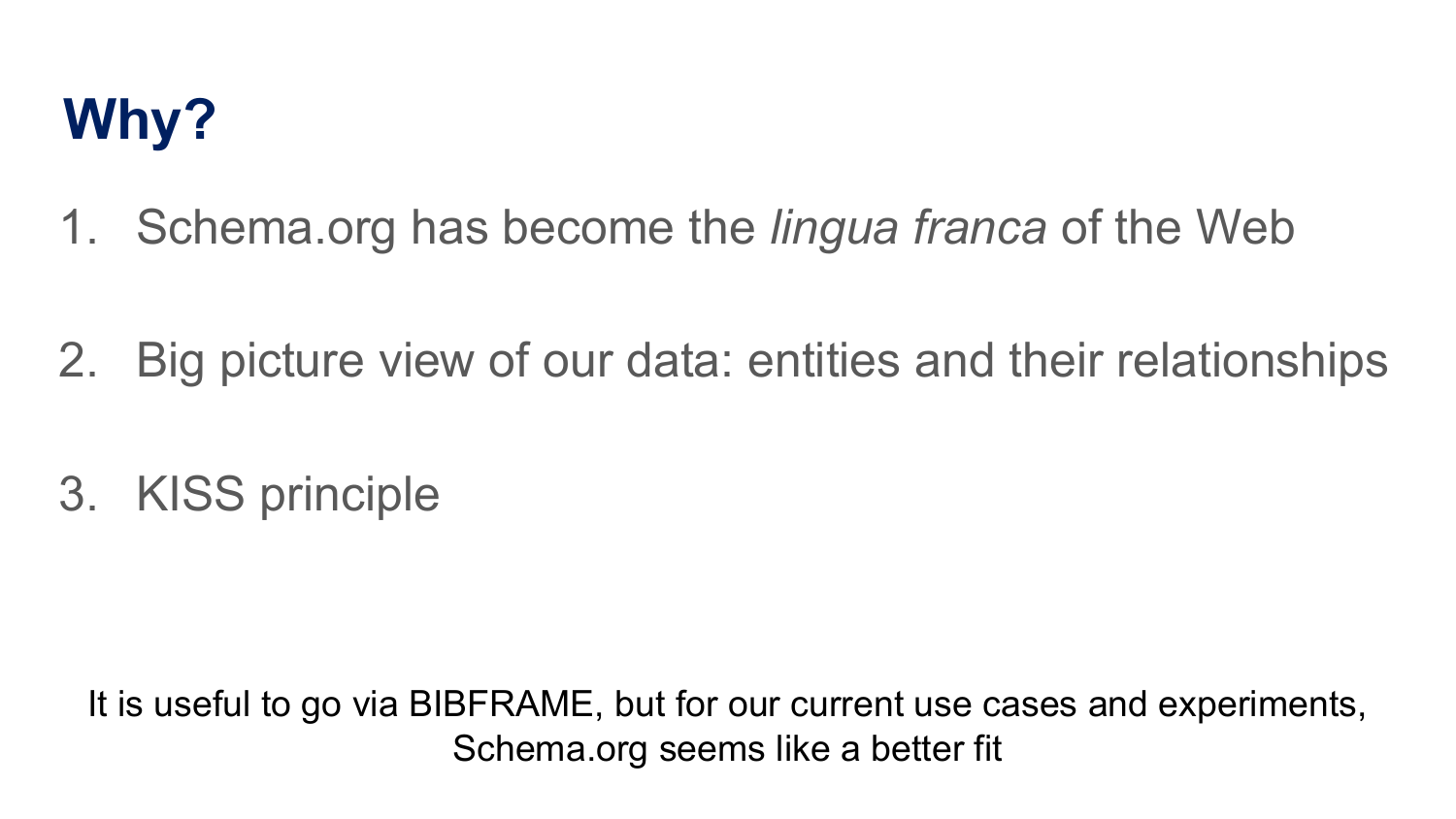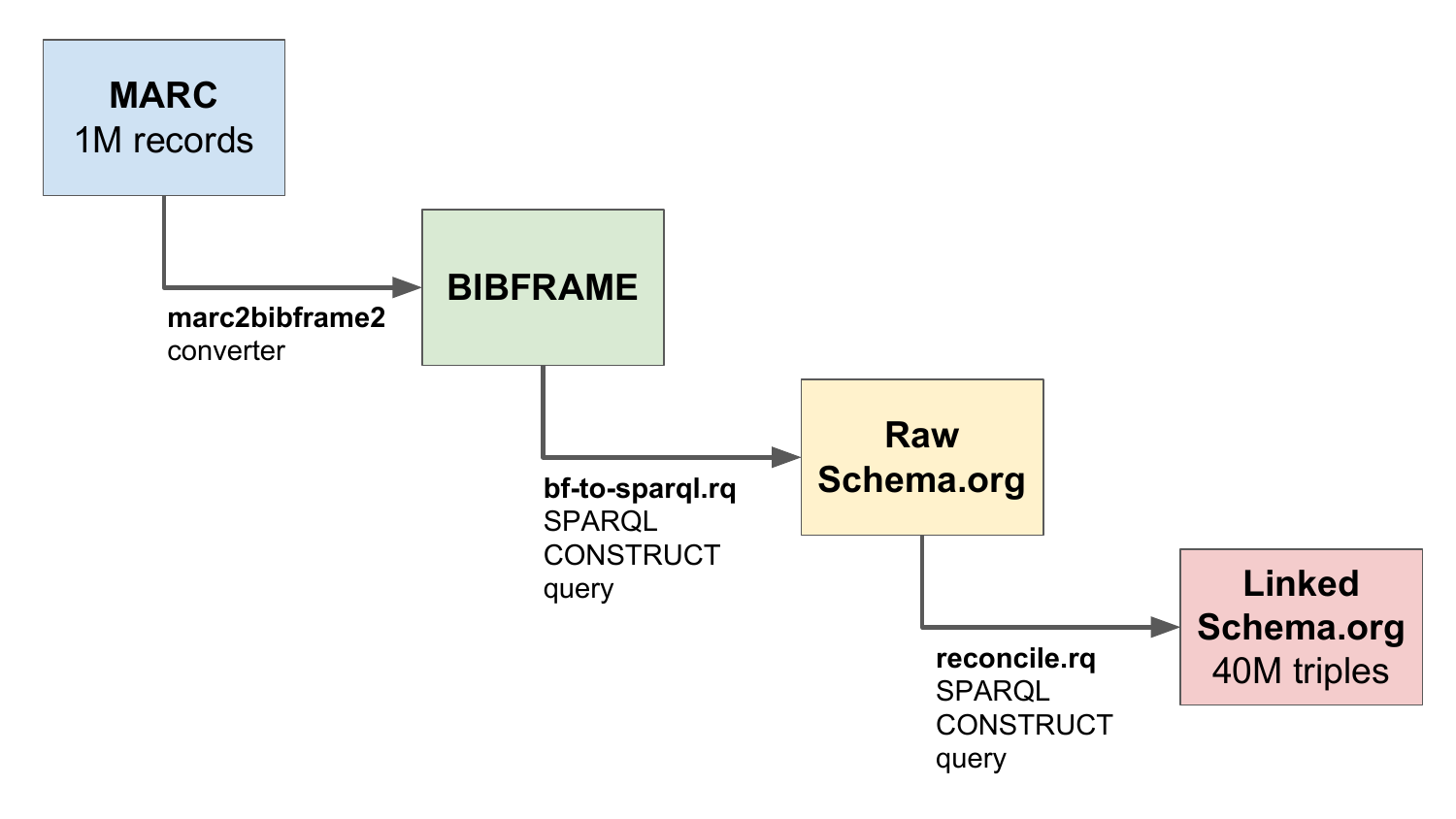#### **BIBFRAME 2.0**

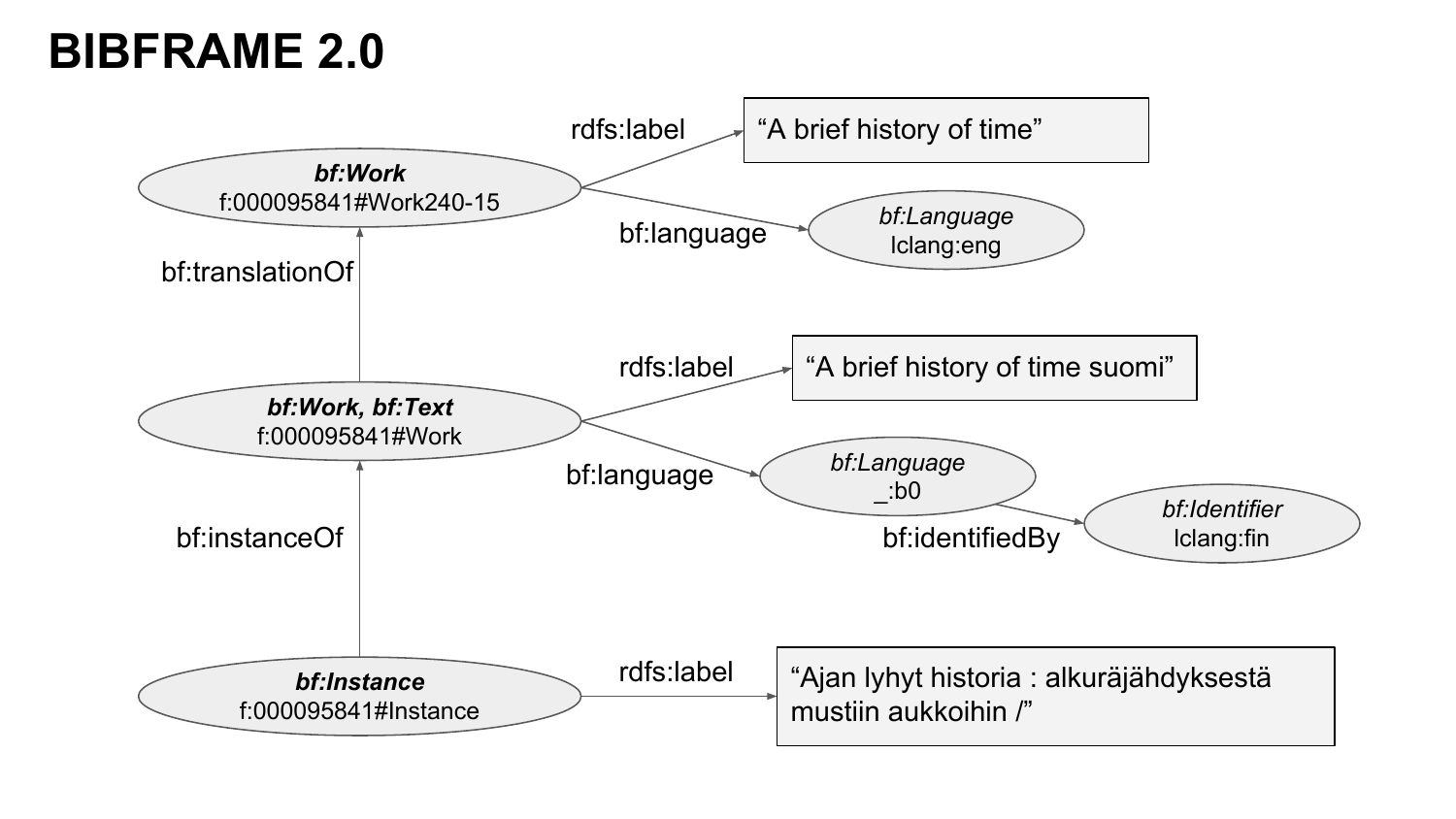#### **Raw Schema.org**

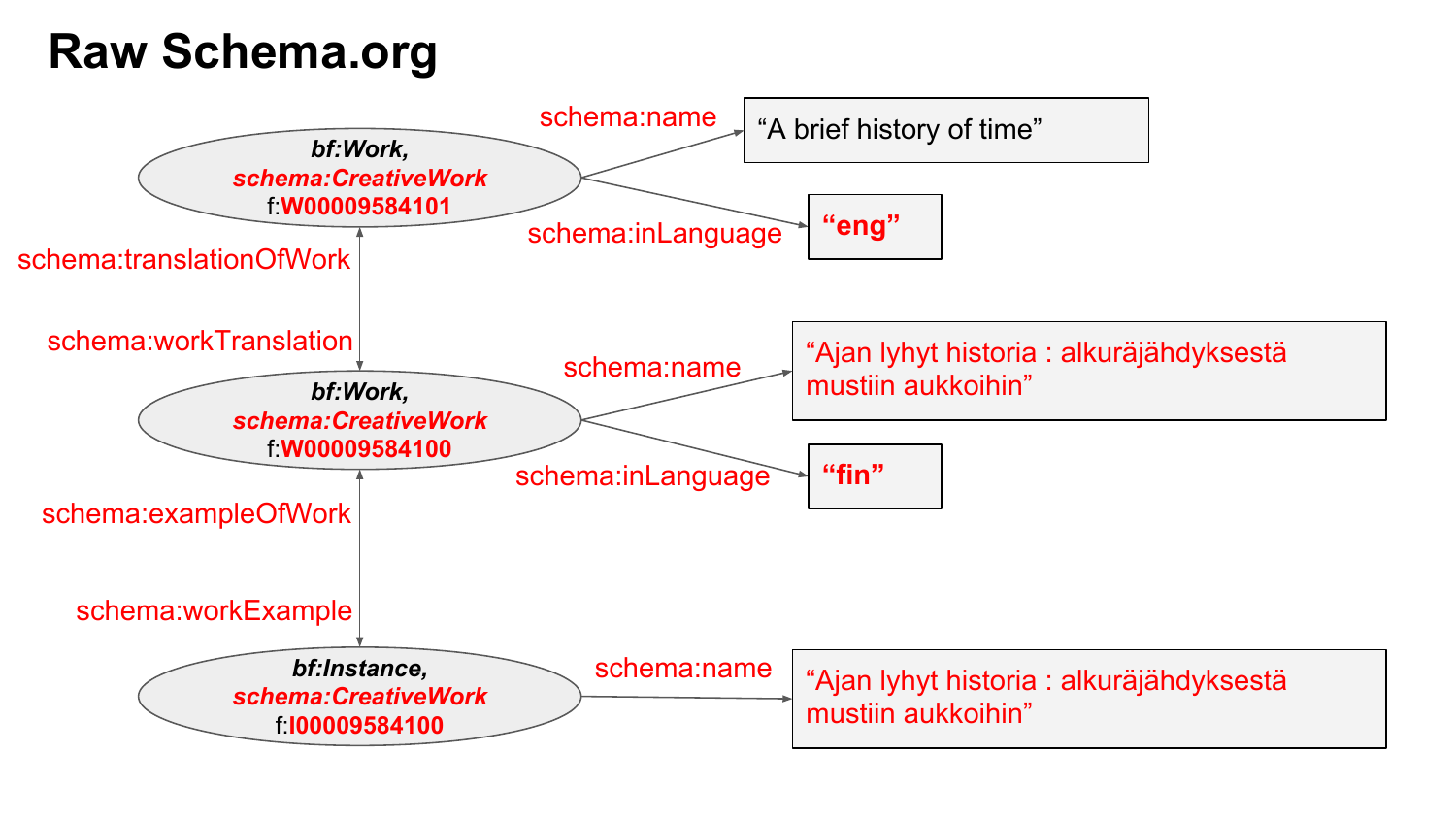#### **Reconciled Schema.org**

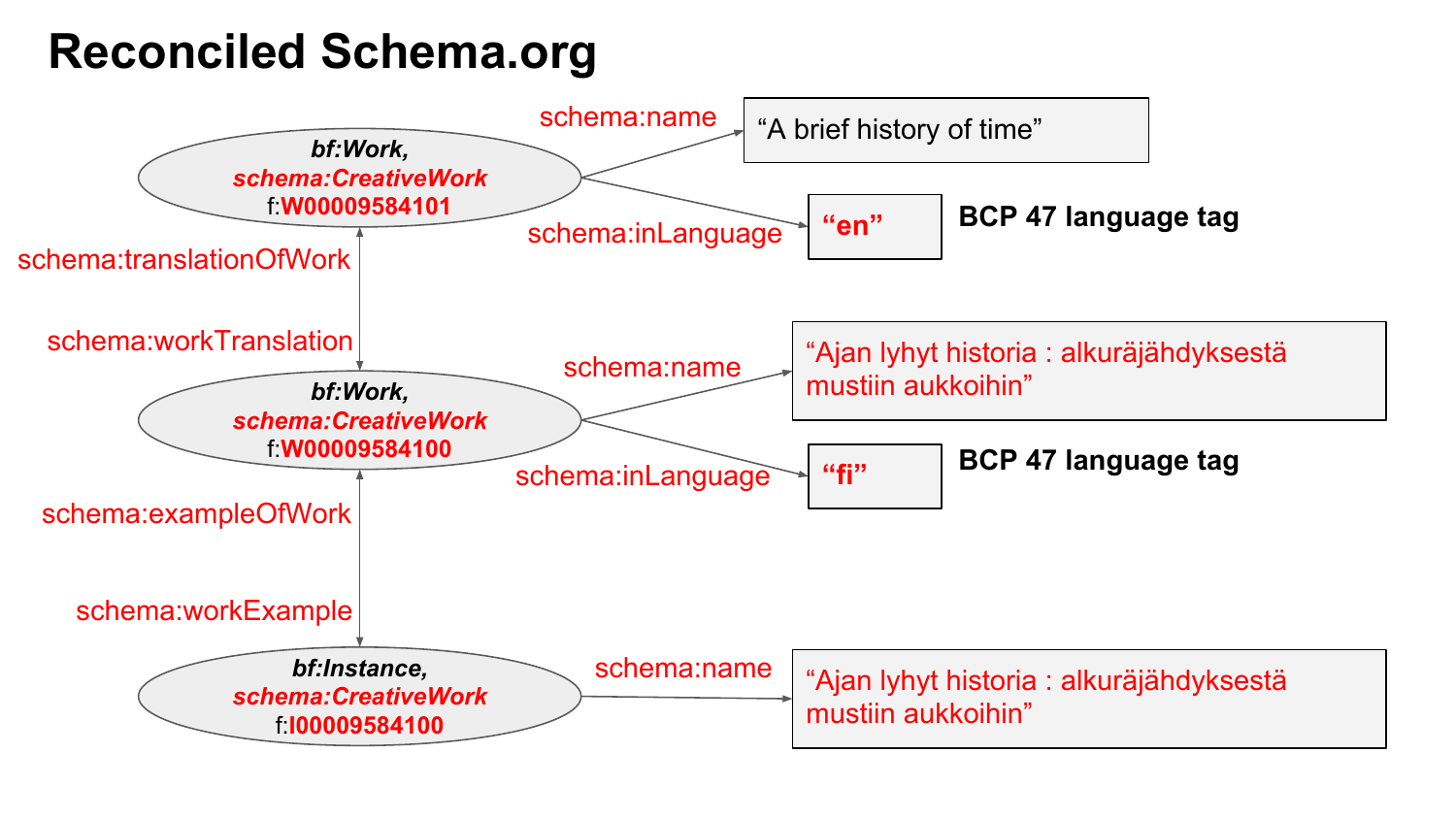#### **[bf-to-sparql.rq](https://github.com/NatLibFi/bib-rdf-pipeline/blob/master/sparql/bf-to-schema.rq) query** (328 lines)

PREELY refu, shungi www.yoo.wit.people.org/scriptspare.nett-<br>PREELY Br. shunging www.people.org/manetal.com/management<br>PREELY Brits.com/management/com/management/com/management<br>PREELY schema - shup://rdaregistry.info/Eleme **SEE FOR THE PROPERTY CONTROLL CONTROLL CONTROLL CONTROLL CONTROLL CONTROLL CONTROLL CONTROLL CONTROLL CONTROLL CONTROLL CONTROLL CONTROLL CONTROLL CONTROLL CONTROLL CONTROLL CONTROLL CONTROLL CONTROLL CONTROLL CONTROLL** WHERE {<br>2inst brinstanceOf ?work 3ing hefuls JangTille, 2nga MainTule, as which is a comparison of the State And State Theory of the State Telescopic Companion of the State Telescopic Companion of the State Telescopic Companion of the State Telescopic Com AS 2015(NameRaw)<br>
BIND(REPLACE(2015(NameRaw, '[ \\/]+\$', '') AS 2015(Name) # instance-related properties, all optional<br>OPTIONAL ?inst bf:issuance <http://id.loc.gov/vocabulary/issuance/serl> UNION

?inst bf;identifiedBy ?isbn .<br>?isbn a bf: k bn .<br>?isbn rdf:value ?isbnValRaw.<br>BIND(REPLACE(?isbnValRaw, '-', '') AS ?isbn Val ) **INION** 2<br>Pinst bf:identifiedBy ?issn<br>?issn a.hf:issn<br>BIND(schema:Periodical AS ?workPeriodicalType)<br>BIND(schema:Periodical AS ?instPeriodicalType) **NION** 2ms bringspacking the spanishing and the spanish can<br>2ms brings in France Taublican David<br>2ms bringspacking the spanishing and the spanishing and<br>2000 Santa David Taublican<br>3ms bringspack the spanishing and the spanishing ပ်ကπογια L.L.<br>အမည်းခြံစားပြီး ရဲ့ရစ္ဆေး ?publisherOrganization<br>အမည်းခြံစားပွဲ ရေစေး ?publisherOrganization.commissionLabelRav<br>မြေလူမှု မြန်မာန်အနံ့ Advance Digital More application event too<br>မြေလူမှု မြန်မာန်အနံ့ Advanc **NION** inst bf:extent/rdfs:label ?extent. **NION** linst bf:note/rdfs:label ?note **INION** <sup>1</sup>2elec bEitemOf 2 inst<br>BIND 2013 AS 2 elec first)<br>OPTIONAL 3<br>*P Company and a separate resource using bfic:locator*<br>, 2elec bEelectronicLocato*r bfi*c:locator ?elecUri OPTIONAL {<br># Case 2: plain URI<br>?elec bl:electronicLocator ?elec Uri . **INION** Pinst bf:carrier/rdfs:label ?carrierCategory **INION** linst bf:media/rdfs:label ?mediaCategory INION .<br>?instanceld\_rdf:value\_?instanceld\_\alue .<br>?instanceld\_bt:source/rdfs:label\_?instanceldSource . **NION** rvanov<br>"Angle Bankspies Aerieglast"<br>"Angle Bankspies" (1941 – 1945)<br>"Brown Bankspies" (1941 – 1945)<br>"Brown Bankspies" (1946 – 1945)<br>"Agricultata Alicana" (2046 – 1946 – 1945)<br>"Agricultata Alicana" (1946 – 1945)<br>"Angle Bank ္က 2 crosses is peeded in INPOX complete below, so it has so be bound<br>
ပိုမိုကို MORA Cristof and Cristof Complete Action (2010) (In Carl Cristof and Cristof and Cristof and Cristof<br>
လုပ်ပေးပိုင်း ကြောင်းရေးကို ပြုပြင် Testor Name)<br>BINDIREPLACE(?creatorLabeIRaw, "^(,+?)(, ([^,-]\*[0-9]+)([^,\\,]\*[0-9]+)?)?,?\\?\$", "\$3") AS ? exon ENFACE(creatorBirth) != "2creatorBirth 2.9php9990.2created.3jrth2)?"%\25", "54") AS 2 eater Death)<br>ENDUAL TROCREAGEMENT |= ", ?creatorDeath, ?unbound) as ?creatorDeathDate)<br>ENDUAL TROCREAGEMENT ||- ", ", ", ") AS ?creatorLabel)<br>?creatorDright:<br>", creatorId bi: source/rdis:Label ?creatorLabellite/Source<br>. ?c by PIONAL properties, all optional

<sup>1</sup> VALUES (26Comritium Type 2schemaContributorType) { (bf:Person schema:Person) (bf:Jurisdiction<br>schema:ResoncestorPerson and all communicated and all of the schema:Person) (bf:Jurisdiction<br>| FILTER NOT EXISTS { ?contrib

3contribution bEagers 3constitution:<br>3contribution affait contribution (y pe<br>BINDISEPLACE( 2contribution abelitaw, "^( +2)(, ({^, -)\* [0-9]+)-({^,\\,}\* [0-9]+)?)?, ?\, ?\$", "\$1") AS ? SOMEONIA PRODUCTION CONTINUOUS CONTINUOUS CONTINUES (CONTINUES) AND CONTINUOUS CONTINUOUS CONTINUES (CONTINUES)<br>BINDING PRODUCTION CELECTOR (CONTINUES) AND CONTINUES (CONTINUES) AND CONTINUES (CONTINUES) AND CONTINUES  $\begin{array}{l} \displaystyle\frac{\partial^2}{\partial x^2}\left(\frac{\partial^2}{\partial x^2}\right)^2\left(\frac{\partial^2}{\partial x^2}\right)^2\left(\frac{\partial^2}{\partial x^2}\right)^2\left(\frac{\partial^2}{\partial x^2}\right)^2\left(\frac{\partial^2}{\partial x^2}\right)^2\left(\frac{\partial^2}{\partial x^2}\right)^2\left(\frac{\partial^2}{\partial x^2}\right)^2\left(\frac{\partial^2}{\partial x^2}\right)^2\left(\frac{\partial^2}{\partial x^2}\right)^2\left(\frac{\partial^2}{\partial x^2}\right)^2\left(\frac{\partial^2}{\partial x^2}\right)^2$ **INION** Pwork bf:translationOf ?origwork<br>| ?origwork bf:title/rdfs:label ?origworkTitleRaw }<br>UNION UNION<br>Light Republic School (Edition of the Postsward Diletown Intel)<br>Company Dilas Instance of LidentinedBy ?origworkIssn .<br>2010 (2011) Sample The PostsworkIssn ?<br>2018 (2012) Sample PostsworkIssn ?<br>Lili Nixohema:Periodica င်စု TIONAL {<br>- ချာ(ရှာပွင်း) - Janguage ဆုံး၊ J. Amguage<br>Language Code) ER(STR(?ongLanguage), "http://id.loc.gov/vocabulary/languages") as ?<br>Language Code) **NION** ?work bf:language ?language<br>EUL FER NOTEXISTS { ?language b f:part "original" }<br>CICINONAL { CICINON }<br>, ?language rd f:v alue ?language Value . .<br>EINDICOALESCE(21anguageValue, ?1anguage) AS ?1anguageVal)<br>EINDIS IRAFTER(STRI ?1anguageVal), http://id.loc.gov/vocabulary/languages/7/3/?1anguageCode)<br>EINDIS IRAFTER(STRI ?1anguageVal), http://id.loc.gov/vocabulary/langu **INION** ်။ West နှင့် အခြင်း လျှစ်ပြုလုပ်များ<br>တို့သော မြန်မာနိုင်ငံ ပြုလုပ်ရေး အခြင်း တပ်ပြီး ပြုလုပ်ရေး တပ်ပြီး ပြုလုပ်ရေး ပြုလုပ်ရေး ပြုလုပ်ရေး ပြုလုပ်ရေး<br>ကိုယ်မြိုင်း ပြုလုပ်ရှား မြန်မာနိုင်ငံ ပြုလုပ်ရေး တပ်ပြီး ပြုလုပ်ရေး ပြု AS Simple Work Nearly Workspanial and East ( $\pi$ ,  $\pi$ ),  $\pi$ ) ( $\pi$ ),  $\pi$ ) ( $\pi$ ),  $\pi$ ) ( $\pi$ ),  $\pi$ ) ( $\pi$ ),  $\pi$ ) ( $\pi$ ),  $\pi$ ),  $\pi$ ) ( $\pi$ ),  $\pi$ ),  $\pi$ ) ( $\pi$ ),  $\pi$ ) ( $\pi$ ),  $\pi$ ) ( $\pi$ ),  $\pi$ ) ( $\pi$ ),  $\pi$ ) ( $\pi$ **INION** # Topic or Place as subject<br>?work bi:subject 20pic / UNION { ?topic a bf:Place }<br>{ ?topic ad is ! abel ?topicLabel .<br>?topic ad is:Label ?topicLabel . **INION** # Organization or Meeting as subject<br>?work bitsubject ?subjectOrg ?upPetors?<br>BIND(REPLACE/?subjectOrgNameRaw, T","s. J+\$", ") AS ?subjectOrgName) 2subjectOrg a bf:Organization } UNION { 2subjectOrg a bf:Meeting } **NION** ်။<br>"လူတွေက နေ့ ရှုပ်ပြုလုပ်ပြုလုပ်ပြုလာတယ်။<br>သို့တွေကို မြန်မာနိုင်ငံ ကိုယ့်ပြုလုပ်ပြုလာတဲ့အချိန်ထိပြီး မြန်မာနဲ့ ((ပုံ-၃)\*(0-9)+>(ပုံ-\\\,)\*(0-9)+)?)?,?\\.2\$", "\$1")<br>ကိုလိုက်ပြည်။ (၃) ပုံ-ပုံများကြောင်းကို အောင်ဆင်းလေး AS SUNDRIPLE-ACE (SibjectPessonLabeRaw, "^(,+ 2)(, (P,-,)+[0-9]+)-({\,\,,|+[0-9]+)2), ?\, .?S, ... "S3")<br>
BINNER RESERVE PROBLEM IN E ..., "AubjectPessonBittle, Authorities, Paylogical Strategies (Several European)<br>
AS SU riedPorkohDiskipCore<br>
ENDOGER (SubjectPersonName, T. V. Jr-S., ") AS ?subjectPersonLabel)<br>
2 HDR (Here is the complete Person News)<br>
2 subjectPerson htidentifiedBy ?subjectPersonIdentifiedSubjectPerson<br>
2 subjectPersonIden **INION** ?work bf:content/rdfs:label ?contentCategory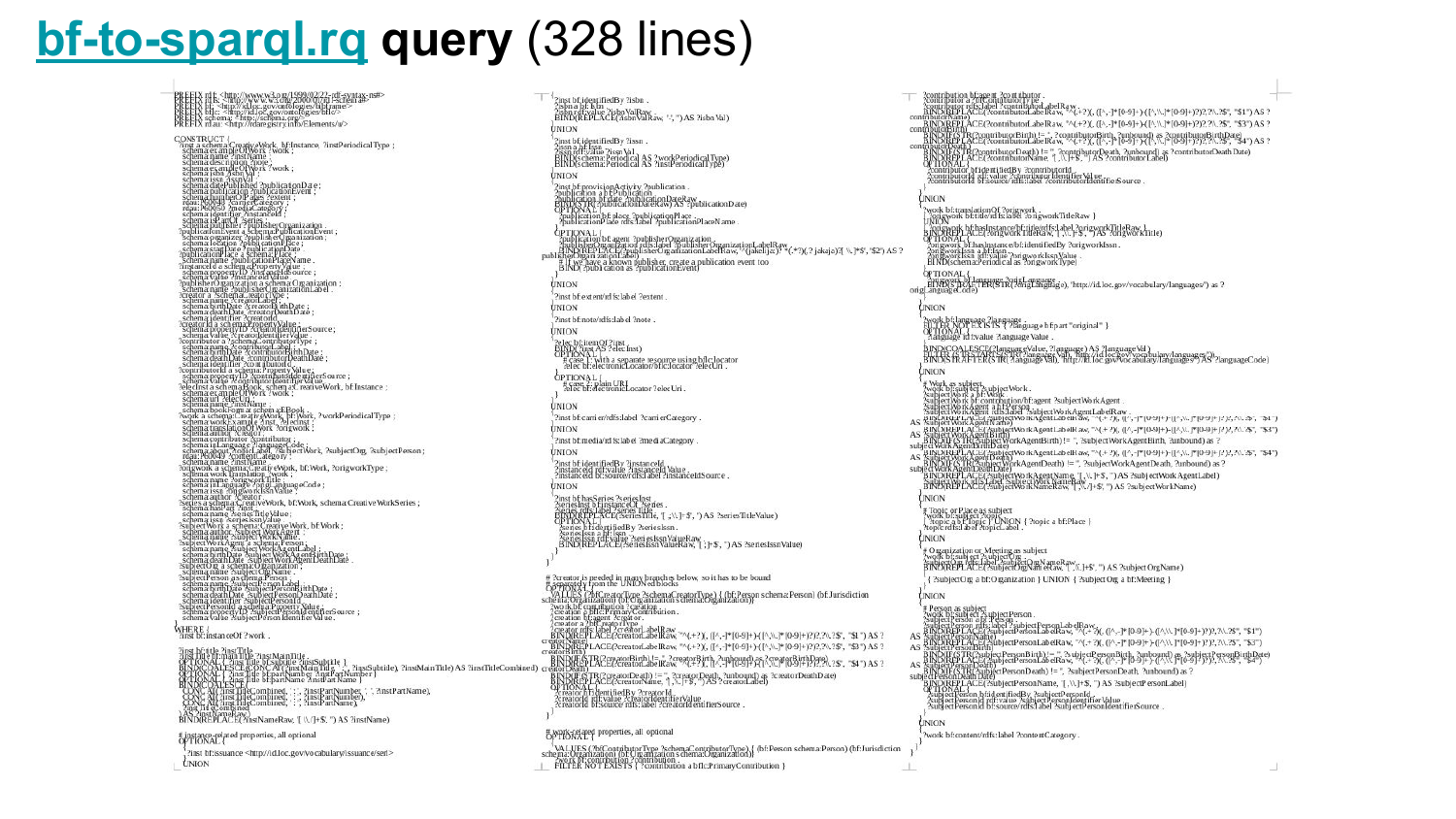### **Observations and lessons learned**

- 1. The conversion is relatively simple on a logical level, but **the devil is in the details**
- 2. The LOC marc2bibframe2 converter makes a good job of extracting information from a MARC record, but:
	- a. many aspects are still just strings after conversion
	- b. "one record at a time" conversion requires separate merging of works
	- c. identity management is a real challenge, as the underlying MARC records may change at any time